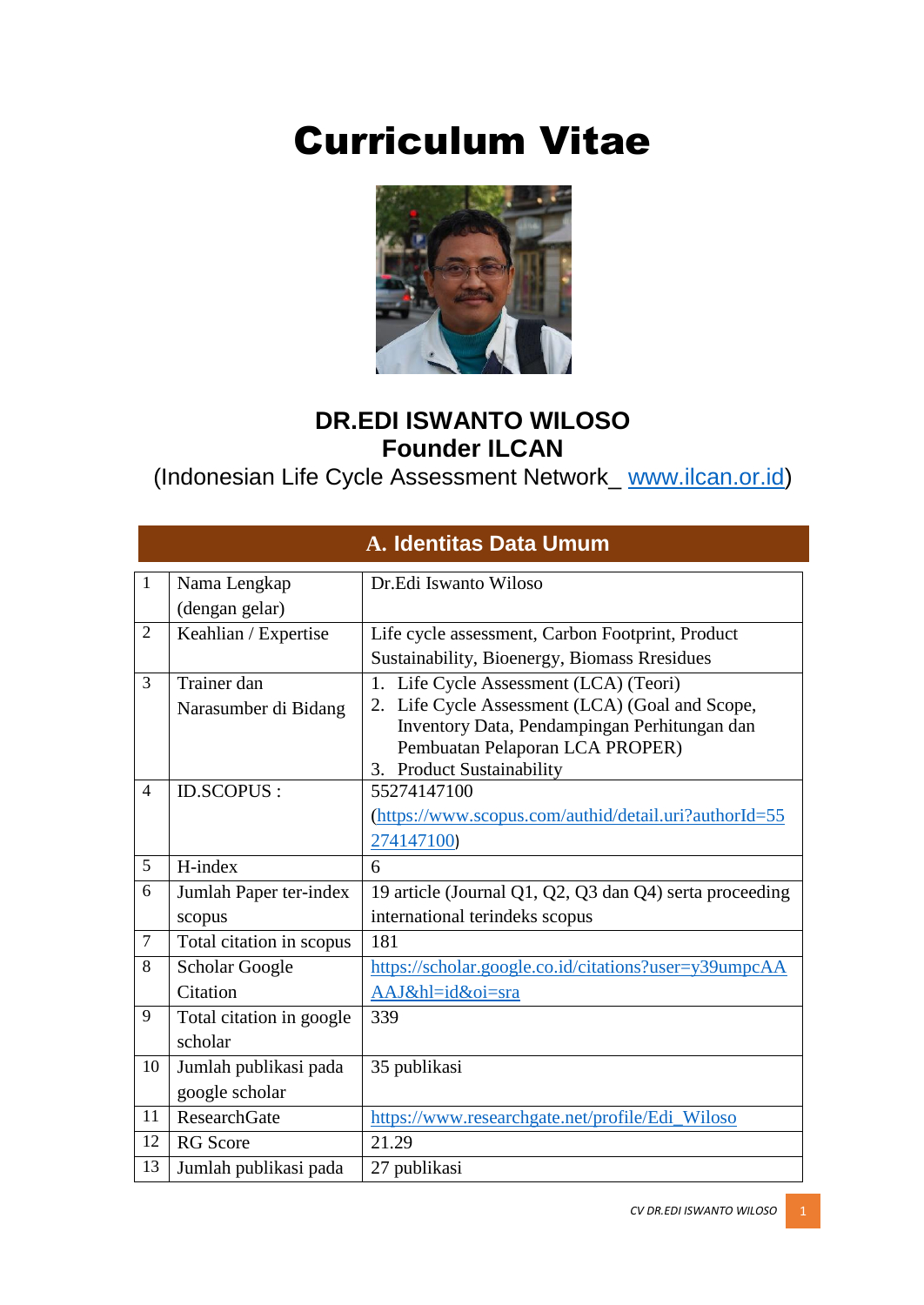| <b>B. Riwayat Pendidikan</b> |                         |                  |                              |  |  |
|------------------------------|-------------------------|------------------|------------------------------|--|--|
|                              | $S-2$<br>$S-1$<br>$S-3$ |                  |                              |  |  |
| Nama Perguruan               | Institut                | University of    | Leiden University, The       |  |  |
| Tinggi                       | Pertanian Bogor         | Waterloo, Canada | Netherlands                  |  |  |
| Bidang Ilmu                  | Teknik                  | (Bio) Chemical   | <b>Environmental Science</b> |  |  |
|                              | Pertanian               | Engineering      |                              |  |  |

#### **C. Pengalaman Profesional**

| No.            | Posisi                | Lama bekerja             | Instansi                    |
|----------------|-----------------------|--------------------------|-----------------------------|
|                | Peneliti senior       | 1986 - Sekarang          | Pusat Penelitian Kebijakan  |
|                |                       |                          | dan Manajemen Ilmu          |
|                |                       |                          | Pengetahuan, Teknologi dan  |
|                |                       |                          | Inovasi (PPKMI-LIPI)        |
| $\overline{2}$ | Pendiri dan Pembina   | $2015 - \text{Sekarang}$ | Indonesian Life Cycle       |
|                |                       |                          | <b>Assessment Network</b>   |
|                |                       |                          | (ILCAN)                     |
| 3              | Pimpinan Redaksi      | $2016 - \text{Sekarang}$ | Indonesian Journal of Life  |
|                |                       |                          | <b>Cycle Assessment and</b> |
|                |                       |                          | Sustainability (IJoLCAS)    |
| 4              | Anggota               |                          | Komite Teknis Manajemen     |
|                |                       |                          | Lingkungan Kementerian      |
|                |                       |                          | Lingkungan Hidup dan        |
|                |                       |                          | Kehutanan                   |
| 5              | Anggota Konseptor     |                          | Badan Standarisasi Nasional |
|                | Rancangan SNI-ISO     |                          |                             |
|                | <b>LCA</b>            |                          |                             |
| 6              | Anggota Tim Ahli pada |                          | Kementerian Lingkungan      |
|                | FGD Penerapan LCA     |                          | Hidup dan Kehutanan         |
|                | menjadi kriteria      |                          |                             |
|                | <b>PROPER</b>         |                          |                             |

### **D. Publikasi Artikel Ilmiah**

| No. | Judul                            | Penulis               | Nama Jurnal  | Tahun |
|-----|----------------------------------|-----------------------|--------------|-------|
|     | Carbon Footprint of Semi-        | Mega Ayu Yusuf,       | Journal of   | 2019  |
|     | <b>Mechanical Sago Starch</b>    | Muhammad Romli,       | Ecological   |       |
|     | Production                       | Suprihatin, Edi       | Engineering  |       |
|     |                                  | <b>Iswanto Wiloso</b> |              |       |
| 2   | A study on ecolabeling and Life  | Arief Ameir Rahman    | <b>IOP</b>   | 2019  |
|     | <b>Cycle Assessment for food</b> | Setiawan, Anny        | Conference   |       |
|     | products in Indonesia: Potential | Sulaswatty, Muthi     | Series Earth |       |
|     | application to improve the       | Syafika Haq, Tri      | and          |       |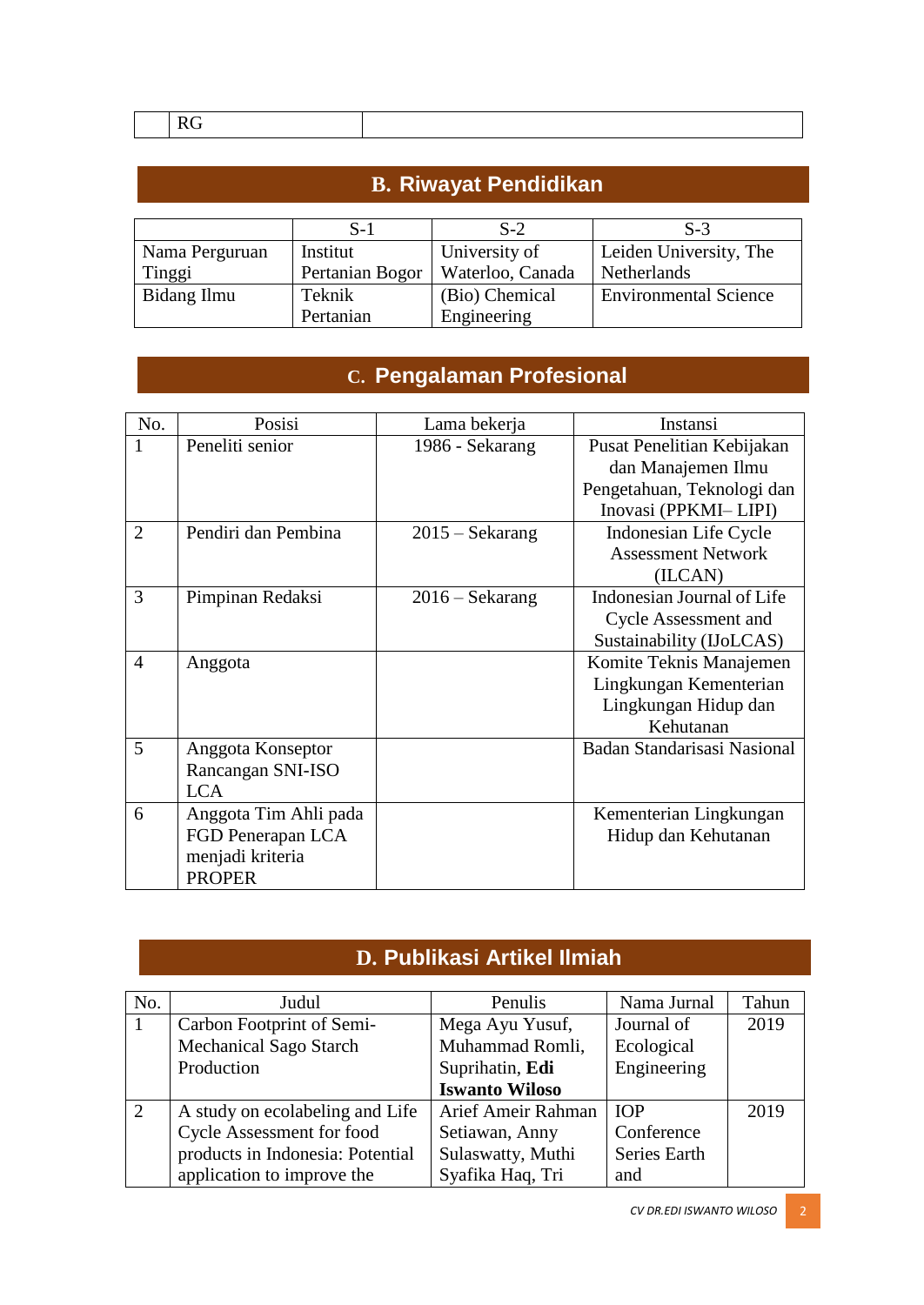| 3              | competitiveness of the tea<br>industry<br>Potential of Traditional Sago<br><b>Starch: Life Cycle Assessment</b>                                                     | Hendro Atmoko<br>Utomo, Ahmad<br>Randy, Osi Arutanti,<br>Egi Agustian, Edi<br><b>Iswanto Wiloso,</b><br>Haryono<br>Mega Ayu Yusuf,<br>Muhammad Romli,                                                                                                | Environment<br>al Science<br><b>IOP</b><br>Conference                        | 2019 |
|----------------|---------------------------------------------------------------------------------------------------------------------------------------------------------------------|------------------------------------------------------------------------------------------------------------------------------------------------------------------------------------------------------------------------------------------------------|------------------------------------------------------------------------------|------|
|                | (LCA) Perspective                                                                                                                                                   | Suprihatin, Edi<br><b>Iswanto Wiloso</b>                                                                                                                                                                                                             | <b>Series</b><br>Materials<br>Science and<br>Engineering                     |      |
| $\overline{4}$ | Hotspot identification in the<br>Indonesian tempeh supply chain<br>using life cycle assessment                                                                      | <b>Edi Iswanto</b><br>Wiloso, Pelle Sinke,<br>Muryanto, Arief<br>Ameir Rahman<br>Setiawan, Ajeng<br>Arum Sari, Joko<br>Waluyo, Ary<br>Mauliva Hada Putri,<br>Jeroen Guinee                                                                           | The<br>International<br>Journal of<br>Life Cycle<br>Assessment               | 2019 |
| 5              | The renewability indicator and<br>cumulative degree of perfection<br>for gamboeng tea; part. 2, exergy<br>calculation of tea factory                                | Teuku Beuna<br>Bardant, Muthia<br>Syafika Haq, Arief<br>Ameir Rahman<br>Setiawan, Sugeng<br>Harianto, Joko<br>Waluyo, Adhi<br>Irianto Mastur,<br>Annisa Dieni<br>Lestari, Anny<br>Sulaswatty, Sujarwo,<br>Nino Rinaldi, Edi<br><b>Iswanto Wiloso</b> | Jurnal Kimia<br>Terapan<br>Indonesia                                         | 2019 |
| 6              | Pemanfaatan serbuk gergaji<br>sebagai substitusi bahan bakar<br>pada proses pembakaran - kiln<br>di pabrik semen dengan<br>endekatan life cycle assessment<br>(LCA) | Ahmad Zaky<br>Nugraha, Edi<br><b>Iswanto Wiloso,</b><br>Mohammad Yani                                                                                                                                                                                | Jurnal<br>Pengelolaan<br>Sumberdaya<br>Alam dan<br>Lingkungan                | 2018 |
| $\overline{7}$ | An Environmental Impact<br>Analysis of Semi-Mechanical<br><b>Extraction Process of Sago</b><br><b>Starch: Life Cycle Assessment</b><br>(LCA) Perspective            | Mega Ayu Yusuf,<br>Muhammad Romli,<br>Suprihatin, Edi<br><b>Iswanto Wiloso</b>                                                                                                                                                                       | <b>IOP</b><br>Conference<br>Series Earth<br>and<br>Environment<br>al Science | 2018 |
| 8              | Life cycle assessment research<br>and application in Indonesia                                                                                                      | <b>Edi Iswanto</b><br>Wiloso, Ajeng Arum<br>Sari, Arief Ameir                                                                                                                                                                                        | The<br>International<br>Journal of                                           | 2018 |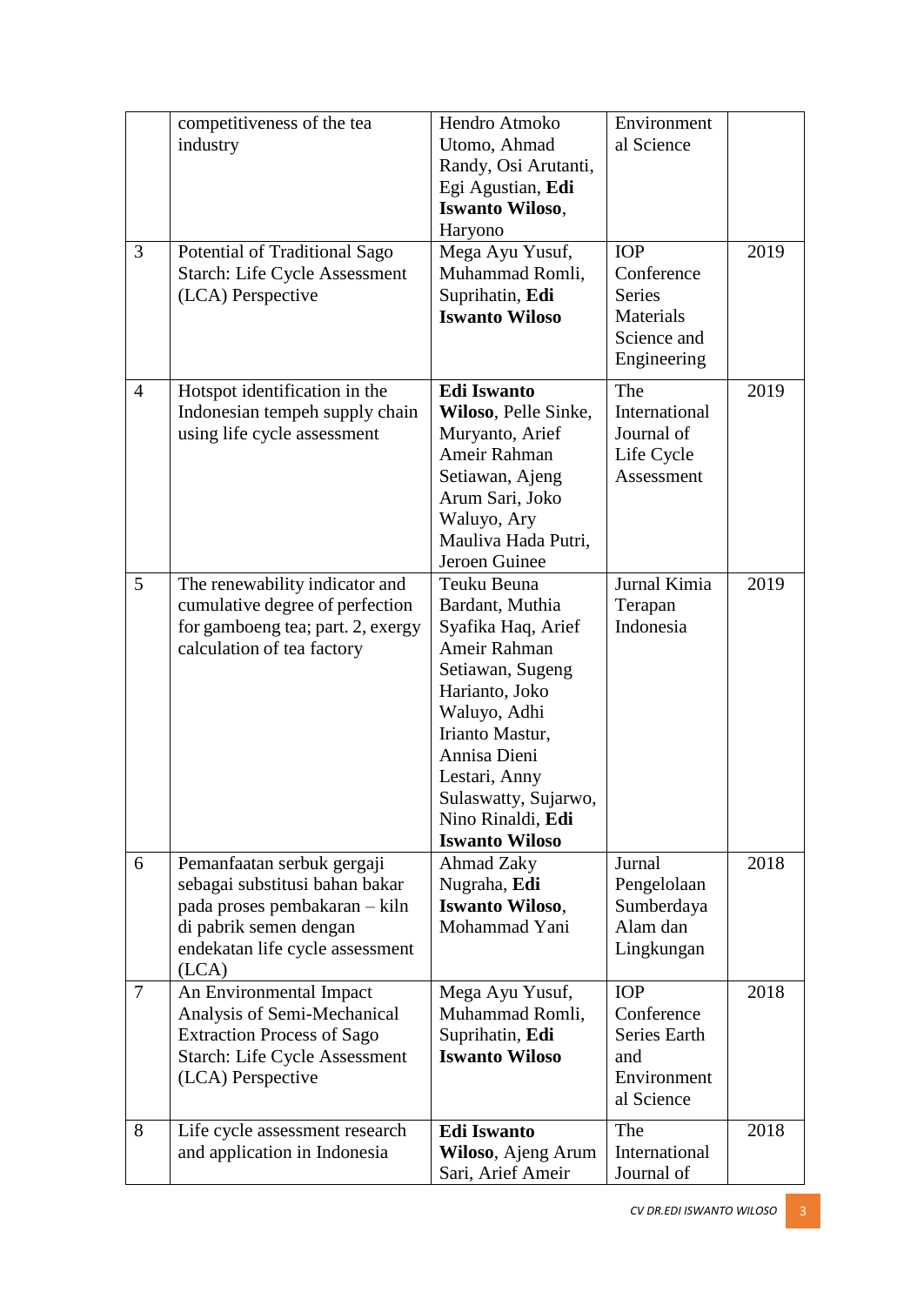|    |                                                                | Rahman Setiawan,                      | Life Cycle        |      |
|----|----------------------------------------------------------------|---------------------------------------|-------------------|------|
|    |                                                                | Muryanto, Novizar                     | Assessment        |      |
|    |                                                                | Nazir, Jessica                        |                   |      |
|    |                                                                | Hanafi, Kiman                         |                   |      |
|    |                                                                | Siregar, Soni Sisbudi                 |                   |      |
|    |                                                                | Harsono,                              |                   |      |
|    |                                                                | Mohammad Romli,                       |                   |      |
|    |                                                                | Nuki Agya Utama,                      |                   |      |
|    |                                                                | Bayuni Shantiko,                      |                   |      |
|    |                                                                | Joni Jupesta, Tri                     |                   |      |
|    |                                                                | Hendro Atmoko                         |                   |      |
|    |                                                                | Utomo                                 |                   |      |
| 9  | Life cycle inventory of green tea                              | Joko Waluyo,                          | E3S Web of        | 2018 |
|    | production: case of gambung                                    | Muthia Syafika Haq,                   | Conferences       |      |
|    |                                                                | Ajeng Arum Sari,                      | 74                |      |
|    |                                                                | Ary Maulida Hada                      |                   |      |
|    |                                                                | Putri, Muryanto,                      |                   |      |
|    |                                                                | Adhi Irianto Mastur,                  |                   |      |
|    |                                                                | Teuku Beuna                           |                   |      |
|    |                                                                | Bardant, Sugeng                       |                   |      |
|    |                                                                | Harianto, Arief                       |                   |      |
|    |                                                                | Amier Rahman                          |                   |      |
|    |                                                                | Setiawan, Anny                        |                   |      |
|    |                                                                | Sulaswatty, Edi                       |                   |      |
|    |                                                                | <b>Iswanto Wiloso</b>                 |                   |      |
| 10 | The renewability indicator and                                 | Teuku Beuna                           | E3S Web of        | 2018 |
|    | cumulative degree of perfection                                | Bardant, Muthia                       | Conferences       |      |
|    | for gamboeng tea; part. 1, exergy                              | Syafika Haq, Arief                    | 74                |      |
|    | calculation of fresh tea leaf                                  | Amier Rahman                          |                   |      |
|    |                                                                | Setiawan, Sugeng                      |                   |      |
|    |                                                                | Harianto, Joko                        |                   |      |
|    |                                                                | Waluyo, Adhi                          |                   |      |
|    |                                                                | Irianto Mastur, A D                   |                   |      |
|    |                                                                | Lestari, Sujarwo,                     |                   |      |
|    |                                                                | Anny Sulaswatty,                      |                   |      |
|    |                                                                | <b>Edi Iswanto Wiloso</b>             |                   |      |
| 11 | The footprint's fingerprint: On                                | Kai Fang, Siyang                      | Current           | 2017 |
|    | the classification of the footprint                            | Song, Reinout                         | Opinion in        |      |
|    | family                                                         | Heijungs, Sanne de                    | Environment       |      |
|    |                                                                | Groot, Liang Dong,                    | al                |      |
|    |                                                                | Junnian Song, Edi                     | Sustainability    |      |
|    |                                                                | <b>Iswanto Wiloso</b>                 |                   |      |
| 12 | Effect of biogenic carbon                                      | <b>Edi Iswanto</b>                    | Journal of        | 2016 |
|    | inventory on the life cycle                                    | Wiloso, Reinout                       | Cleaner           |      |
|    | assessment of bioenergy:                                       | Heijungs, Gjalt                       | Production        |      |
|    | challenges to the neutrality                                   | Huppes, Kai Fang                      |                   |      |
|    |                                                                |                                       |                   |      |
|    | assumption                                                     |                                       |                   |      |
| 13 | A Study On New Product                                         | Arief Ameir Rahman                    | Creativity        | 2017 |
|    | Development Of Food In R&D<br><b>Institution Using Quality</b> | Setiawan, A D<br>Lestari, Edi Iswanto | and<br>Innovation |      |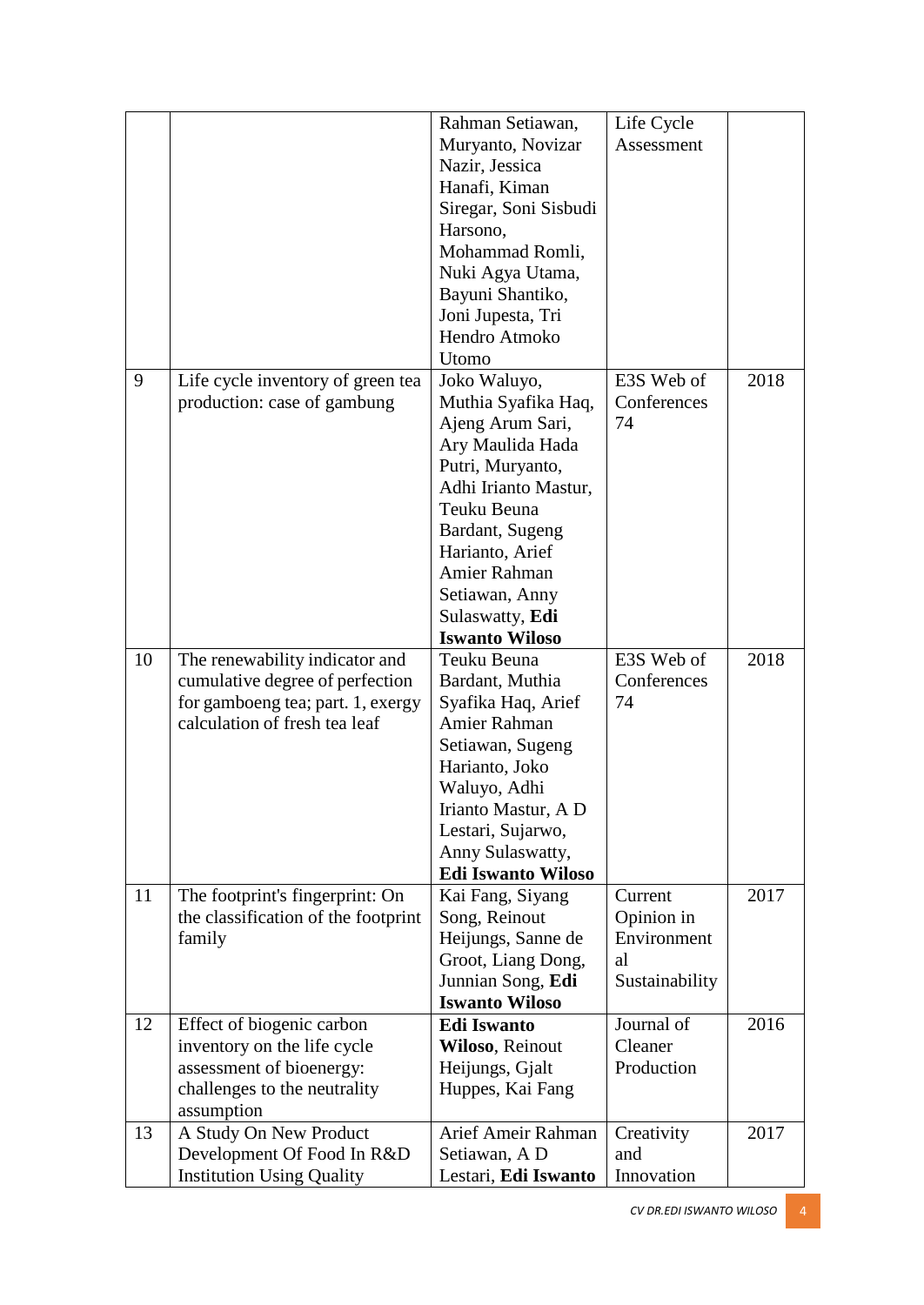|    | Function Deployment (QFD) By            | Wiloso, Anny           | Journal        |      |
|----|-----------------------------------------|------------------------|----------------|------|
|    | Considering Life Cycle                  | Sulaswatty, Y          |                |      |
|    | Perspective                             | Meliana, A Haryono     |                |      |
| 14 | Design and Optimization                 | Arief Amier Rahman     | Proceedings    | 2017 |
|    | <b>Framework of Sustainable</b>         | Setiawan, Teuku        | of             |      |
|    | Supply Chain for                        | Beuna Bardant, Edi     | International  |      |
|    | Lignocellulosic Bioethanol: A           | <b>Iswanto Wiloso,</b> | Workshop on    |      |
|    | Potential Implementation in             | Ary Maulida Hada       | Bioenergy      |      |
|    | Indonesia                               | Putri, Yanni           | from           |      |
|    |                                         | Sudiyani               | <b>Biomass</b> |      |
|    |                                         |                        | (IWBB)         |      |
| 15 | A Study on Ex-Ante Life Cycle           | Arief Ameir Rahman     | Proceedings    | 2017 |
|    | <b>Assessment to Support Product</b>    | Setiawan, Anny         | of             |      |
|    | Development: Case of                    | Sulawatty, E           | International  |      |
|    | Citronella Oil Pilot Plant at the       | Agustian, Edi          | Conference     |      |
|    | Research Center for Chemistry,          | <b>Iswanto Wiloso</b>  | of Essential   |      |
|    | <b>Indonesian Institute of Sciences</b> |                        | Oil            |      |
| 16 | Life Cycle Assessment                   | <b>Edi Iswanto</b>     | Indonesian     | 2015 |
|    | Research in Indonesia and               | Wiloso, Novizar        | Sustainable    |      |
|    | Indonesian Life Cycle                   | Nazir, Kiman           | of Life Cycle  |      |
|    | <b>Assessment Network (ILCAN)</b>       | Siregar, Soni          | Assessment     |      |
|    |                                         | Harsono, S             |                |      |
|    |                                         | Sahirman, Udin         |                |      |
|    |                                         | Hasanudin, Jessica     |                |      |
|    |                                         | Hanafi, Ajeng Arum     |                |      |
|    |                                         | Sari, Arief Ameir      |                |      |
|    |                                         | Rahman Setiawan        |                |      |
| 17 | Methodological issues in                | <b>Edi Iswanto</b>     | The            | 2014 |
|    | comparative life cycle                  | Wiloso, Cecile         | International  |      |
|    | assessment: treatment options           | Bessou, Reinout        | Journal of     |      |
|    | for empty fruit bunches in a            | Heijungs               | Life Cycle     |      |
|    | palm oil system                         |                        | Assessment     |      |
|    |                                         |                        |                |      |
| 18 | A novel life cycle impact               | <b>Edi Iswanto</b>     | Journal of     | 2014 |
|    | assessment method on biomass            | Wiloso, Reinout        | Cleaner        |      |
|    | residue harvesting reckoning            | Heijungs, Gjalt        | Production     |      |
|    | with loss of biomass                    | <b>Huppes</b>          |                |      |
|    | productivity                            |                        |                |      |
| 19 | LCA methods to compare                  | <b>Edi Iswanto</b>     |                | 2014 |
|    | treatment options on biomass            | Wiloso, Cecile         |                |      |
|    | residues produced in a palm-oil         | Bessou, Reinout        |                |      |
|    | system                                  | Heijungs, Geert R de   |                |      |
|    |                                         | Snoo                   |                |      |
| 20 | LCA of second generation                | <b>Edi Iswanto</b>     | Renewable      | 2012 |
|    | bioethanol: A review and some           | Wiloso, Reinout        | and            |      |
|    |                                         |                        |                |      |
|    | issues to be resolved for good          | Heijungs, Geert R de   | Sustainable    |      |
|    | LCA practice                            | Snoo                   | Energy         |      |
|    |                                         |                        |                |      |

*CV DR.EDI ISWANTO WILOSO* 5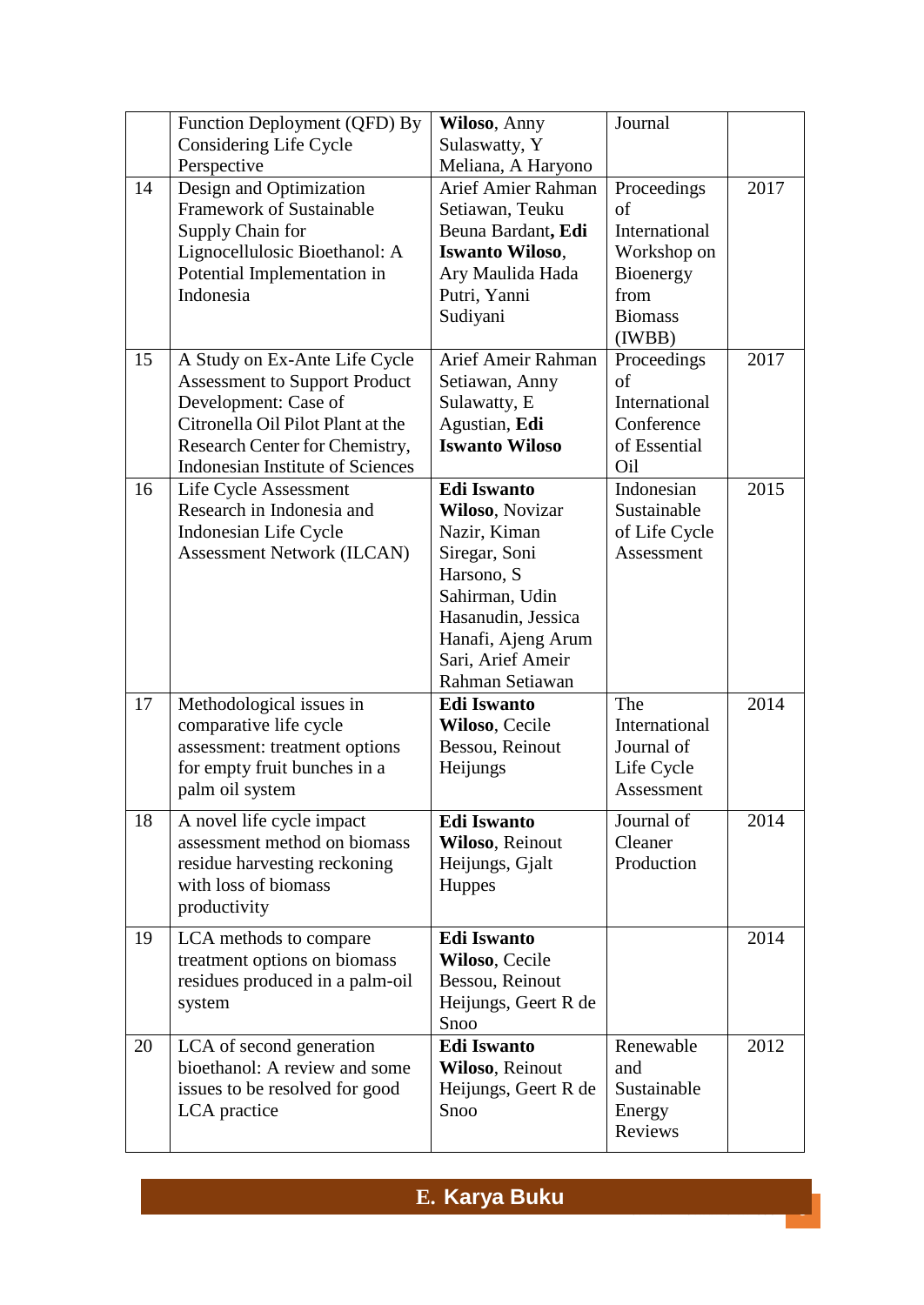| N <sub>o</sub> | Judul Buku                                 | Penulis        | Tahun | Penerbit         |
|----------------|--------------------------------------------|----------------|-------|------------------|
|                | Sustainable Bioenergy Production, Chapter: | Reinout        | 2014  | <b>CRC</b> Press |
|                | Life Cycle Assessment of Bioenergy         | Heijungs       |       |                  |
|                | <b>Systems</b>                             | Edi            |       |                  |
|                |                                            | <b>Iswanto</b> |       |                  |
|                |                                            | Wiloso         |       |                  |
| 2              | Life cycle assessment of renewable energy  | Edi            | 2013  | Springer-        |
|                | sources, chapter 2: Key Issues in          | <b>Iswanto</b> |       | Verlag           |
|                | Conducting Life Cycle Assessment of Bio-   | <b>Wiloso</b>  |       |                  |
|                | <b>Based Renewable Energy Sources</b>      | Reinout        |       |                  |
|                |                                            | Heijungs       |       |                  |

## **F.** Pengalaman di Bidang LCA

| $\rm No$       | Pengalaman                                                    | Durasi         | Tahun |
|----------------|---------------------------------------------------------------|----------------|-------|
| $\mathbf{1}$   | Trainer pada ILCAN Webinar Training Series on Life Cycle      | 1 hari         | 2020  |
|                | Assessment, $11 - 14$ Agustus                                 |                |       |
| $\overline{2}$ | Trainer pada ILCAN Webinar Training Series on Life Cycle      | 1 hari         | 2020  |
|                | Assessment, 9 - 12 Juni                                       |                |       |
| $\overline{3}$ | Trainer pada In-House Training LCA untuk PT PLN (Persero)     | 2 hari         | 2020  |
|                | UPDL Bogor, 9 - 12 Maret                                      |                |       |
| $\overline{4}$ | Trainer pada In-House Training LCA untuk PT PLN (Persero)     | 1 hari         | 2020  |
|                | Pembangkitan Sumatera Bagian Selatan, 2 – 5 Maret             |                |       |
| $\overline{5}$ | Trainer pada Training LCA PROPER Reguler PT Dakara            | 1 hari         | 2019  |
|                | Consulting LCA Indonesia, $10 - 13$ Desember                  |                |       |
| 6              | Trainer pada Training LCA Introduction Reguler PT Dakara      | 1 hari         | 2019  |
|                | Consulting LCA Indonesia, 08 - 09 November                    |                |       |
| $\overline{7}$ | Trainer pada Training LCA Introduction Kementerian Lingkungan | 1 hari         | 2019  |
|                | Hidup dan Kehutanan 21 - 22 Oktober                           |                |       |
| 8              | Trainer pada Training LCA PROPER Reguler PT Dakara            | 1 hari         | 2019  |
|                | Consulting LCA Indonesia, 15 - 18 Oktober                     |                |       |
| 9              | Trainer pada In House Training LCA PROPER untuk PT            | 1 hari         | 2019  |
|                | Petrochina International Jabung Ltd, 18-20 September          |                |       |
| 10             | Trainer pada Training LCA PROPER Reguler PT Dakara            | 1 hari         | 2019  |
|                | Consulting LCA Indonesia, 17 - 20 September                   |                |       |
| 11             | Anggota tim Penyusunan Dokumen LCA untuk PT Bio Farma         | $\overline{2}$ | 2019  |
|                | (Persero)                                                     | <b>Bulan</b>   |       |
| 12             | Tim Expert LCA pada Workshop Pendampingan Perhitungan dan     | 1 hari         | 2019  |
|                | Penyusunan Dokumen LCA untuk PT Bio Farma (Persero), 10 -     |                |       |
|                | 12 September                                                  |                |       |
| 13             | Anggota tim Penyusunan Dokumen LCA untuk PT Indonesia         | $\overline{2}$ | 2019  |
|                | Power unit bisnis PLTG Bali Pemaron                           | <b>Bulan</b>   |       |
| 14             | Anggota tim Penyusunan Dokumen LCA untuk PT Indonesia         | $\overline{2}$ | 2019  |
|                | Power unit bisnis PLTDG Bali Pesanggaran                      | <b>Bulan</b>   |       |
| 15             | Ketua Tim Penyusun Dokumen LCA untuk PT Indonesia Power       | $\overline{2}$ | 2019  |
|                | unit bisnis PLTP Lontar                                       | <b>Bulan</b>   |       |